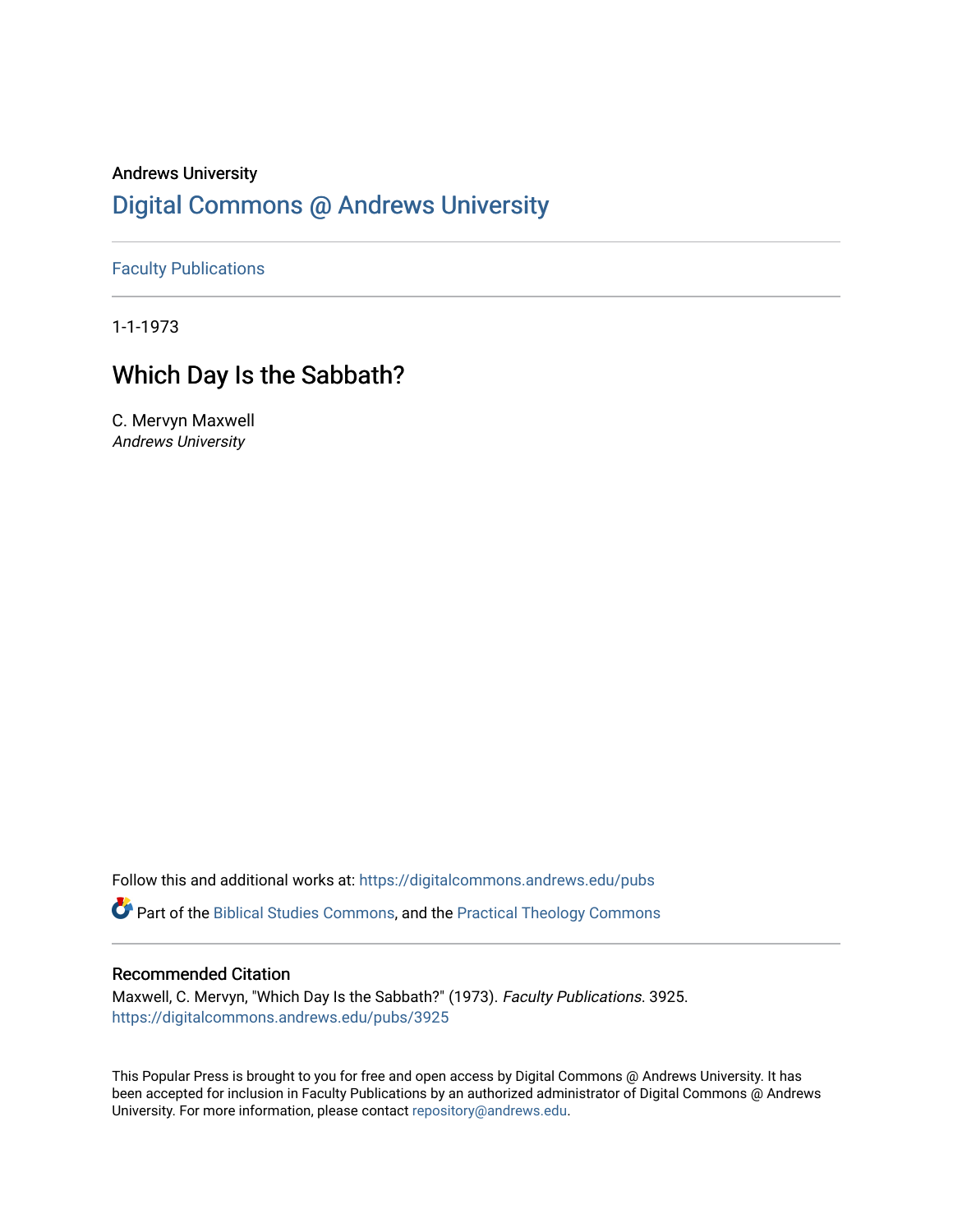

*Evidence on an old clay tablet is bringing new insight to the question of twentieth-century Sunday laws.* 

SIX

he proper day Christians should devote to worship is by no means a dead issue in the United States. Both the day itself and the manner in which it should be observed are

items of continuing concern. In Kentucky not long ago a governor vetoed a bill liberalizing the State's ancient Sunday-closing law. He said it was his "considered opinion" that a legislature had no right to "repeal one of the Ten Commandments."

In Florida a Sunday Observance Committee made up of volunteer clergymen attempted to persuade major stores in St. Petersburg to close their doors on Sunday. The committee failed, but before it did so it had secured promises from all but two stores to close "if all the others would." Since not quite

## C. MERVYN MAXWELL

"all" the others did, none did.

In early 1970 Virginia survived a spirited Sunday-law contest in which "law and order" was cited as a reason for the continuance of its ancient blue laws. At last reports the Old Dominion is still arresting citizens for violating its two-hundred-year-old Sunday ordinances.

Even the U.S. Supreme Court has been forced to take up the Sunday law controversy twice in the past decade. In the spring of 1970 it devoted attention to the problem of the weekly rest day as observed in Texas. In 1961 it had upheld (in the *Krown Kosher Super Market* and *Abraham Braunfeld* cases) laws of Massachusetts and Pennsylvania that denied the right of Orthodox Jews to open up on Sunday

C. Mervyn Maxwell is professor of church history at Andrews University, Berrien Springs, Michigan, and author of the regular LIBERTY column "Insight."

if they closed on Saturday. In 1970, however, the court upheld the Texas law, which permitted stores to open on either Saturday or Sunday provided they closed on the alternate day.

In a nation facing grave crises relating to the tension between "law" and "liberty," the authority of one of man's most ancient codes, the Ten Commandments delivered by God in Old Testament times (Exodus 20) and described as the law of liberty in New Testament times (James 2), well deserves our close examination.

> mid all the insight that might be offered on this subject, one of the most in-

formative was brought to light recently by a colleague of mine, Dr. Alger Johns, a graduate of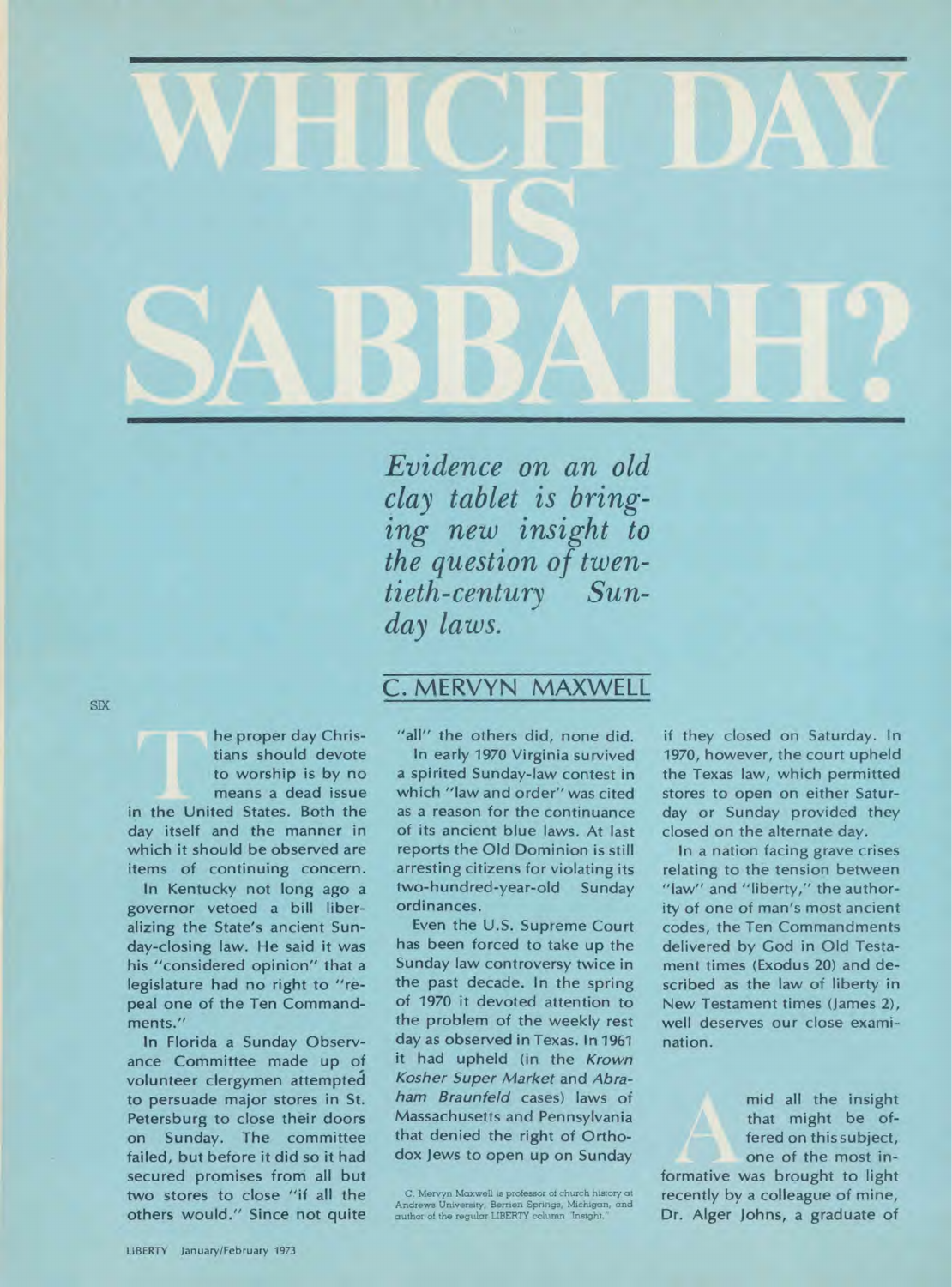**Johns Hopkins University and, until his recent death, professor of Old Testament at Andrews University. Dr. Johns supplied a fascinating interpretation of an archeological discovery.** 

**Many archeological finds consist of fragments of things—bits of pottery, pages of papyrus, and so on. Dr. Johns's discovery concerns fragments of time.** 

**Using ancient clay tablets, modern astronomical tables, and "Julian day numbers," he arrived at what is most likely the exact date, and even the precise**  *day of the week,* **on which the city of Jerusalem fell to the Babylonians and their vigorous young general, Nebuchadnezzar, in 597 B.C.** 

**In his work, published in the scholarly journal** *Vetus Testamentum,* **Dr. Johns said that "the publication by Wiseman of the Babylonian Chronicles may well have given Biblical scholarship one of the most well attested dates . . . in Old Testament history. These Babylonian records have pinpointed the capture of Jerusalem . . . as having taken place on the 2nd of [the month of] Adar of Nebuchadnezzar's seventh regnal year."** 

**e went on to say that in the light of other research conducted by other archeologists, whom he names, "there is an extremely high degree of probability that this date is precise, and that the second of Adar was indeed March 16, 597 B.C. Once the Julian date has been determined it is quite easy," he wrote, "to utilize astronomical tables and ascertain the Julian day number. The Julian day number for March 16, 597 B.C., is 1503444. Furthermore, once the Julian day number has been determined, mere arithmetical computation reveals that the Julian day number 1503444, March 16, 597 B.C., was a Saturday."** 

**Dr. Johns further explained that when Nebuchadnezzar be-** **gan his third siege of Jerusalem nine years later, he very likely did so on January 15, 588 B.C., also a Saturday, and that he concluded his third siege after eighteen months of hostilities with a final attack on July 29, 587 B.C.,**  *once more a Saturday.* 

**r. Johns's discovery is of great interest and importance for two reasons. First, it reminds us once more that there really is no question about on which day of the week God's Sabbath falls. How many times have I been asked if anyone can be sure which day God had in mind when He commanded us to "remember the sabbath day, to keep it holy"! (See Exodus 20:8.) Can we be certain, people ask, which day of the week God's people kept in Bible times? Does anyone know without a doubt which day Jesus was keeping when "as his custom was," He went into the synagogue "on the sabbath day"? (Luke 4:16.)** 

**The answers from the ancient records—the Babylonian chronological tablets, pagan writers like Dio Cassius and Prontinus, the Jewish historian Josephus, and from the Christian apologist Justin Martyr, to name only a few —all prove that the day God's people kept in Bible times coincided with the day we call Saturday.** 

**The Egyptians under Ptolemy Soter attacked the Jews on a Saturday around 300 B.C. The Seleucids under Antiochus IV did it in 167 B.C. And Roman armies picked a Saturday to attack Jerusalem or to build earthworks against the city walls on three occasions—under Ptolemy in 63 B.C., under Mark Antony in 38 B.C., and under Vespasian in A.D. 70.** 

**The pagan Roman historian Dio Cassius, in his** *Roman History,* **tells that Pompey used "the days of Saturn" in 63 B.C. to build those earthworks mentioned a moment ago, and he explains that Pompey chose Saturdays because the Jews,**  **"by doing no work at all on those days," gave the Romans an advantage. Pompey knew that his men could build earthworks right under the city walls on Saturdays .in perfect safety provided they followed his strict orders not to provoke the Jews watching from the parapets by shooting an arrow or hurling a spear.** 

**Dio Cassius adds that the Jews were finally captured "on the day of Saturn, without making any defense." Josephus, in his account in** *The Jewish War,*  **makes clear that the days Cassius calls "the days of Saturn" were "the sabbaths," "the seventh day of the week," on which the Jews "refrain from all manual work."** 

**Dio Cassius also informs us that in the times of Mark Antony's attack in 38 B.C. the Jews were accustomed to "rest on the day even then called the day of Saturn," and he states that after the attack was over permission was granted by the Romans to Jewish prisoners to go up to the Temple "with the rest of the people," to perform the customary rites, "when the day of Saturn came round again."** 

**The Roman author Frontinus**  in his *Stratágems*, a work on mili**tary strategy written around A.D. 95, says that in the war that resulted in the destruction of Jerusalem in A.D. 70 the forces of the Emperor Vespasian "attacked the Jews on the day of Saturn, on which it is forbidden for them to do anything serious, and prevailed."** 

**And Justin Martyr, the wellknown Christian writer who published a defense of Christianity around A.D. 155, leaves no doubt at all as to which day it was that the Jews called the Sabbath.** 

> **ustin says that Jesus was crucified "on the day before that of Saturn; and on the day after that of**

**Saturn, which is the day of the Sun," He appeared to the dis-**